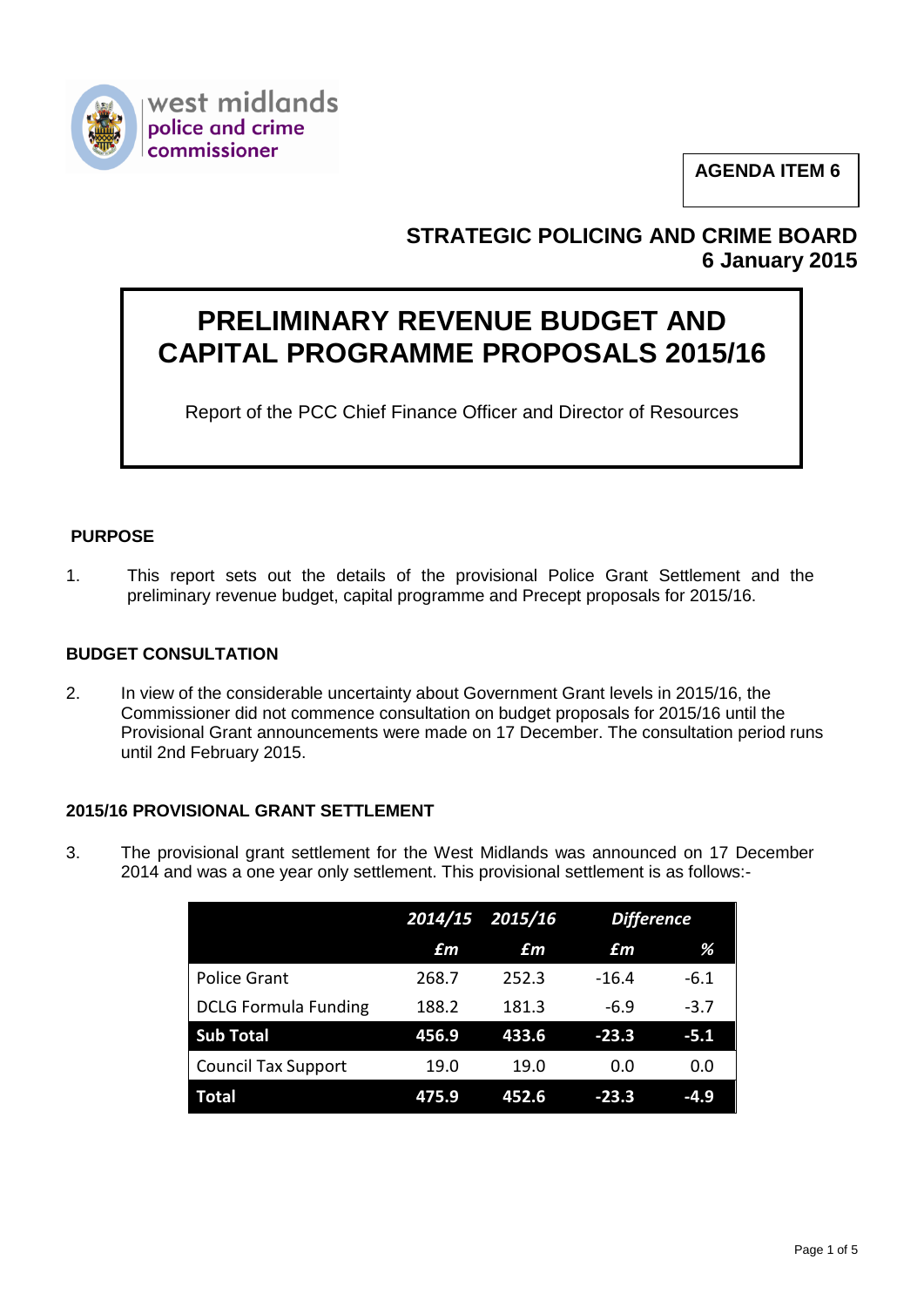- 4. The main points to note are as follows:
	- The total level of Government Revenue Funding for Police in 2015/16 is 5.1% less than 2014/15, and all Police areas in England have been subject to the same percentage reductions.
	- As the table in paragraph 3 shows, the total funding allocated to West Midlands is £452.6m, a reduction of £23.3m or 4.9% compared to 2014/15.
	- The Home Office has continued to apply a number of top slices to force funding and the total amount top sliced has increased significantly, as summarised in the table below. If top slicing had not increased, the reduction in grant funding would have been around 1% (or £5m) less.

| 2014/15 |                                    | 2015/16 Change |    |
|---------|------------------------------------|----------------|----|
| £m      |                                    | £m             | £m |
| 564     | <b>Counter Terrorism</b>           | 564            | 0  |
| 50      | Police Innovation Fund             | 70             | 20 |
| 0       | Major Programmes (new)*            | 40             | 40 |
| 0       | Police Special Grant (new)**       | 15             | 15 |
| 18      | <b>IPCC</b>                        | 30             | 12 |
| 9       | <b>HMIC</b>                        | q              | O  |
| 3       | College of Policing (Direct Entry) | 5              | 2  |
|         | Police Knowledge Fund (new no      |                |    |
| 0       | details)                           | 5              | 5  |
| 644     | Total                              | 738            | 94 |

- \* To fund future communications and data capability programmes
- \*\* "To support police forces facing unplanned or unexpected additional pressures which might otherwise place them at financial risk"
- For 2015/16 existing formula damping arrangements remain unchanged
- Local Government Minister Kris Hopkins announced that "any council proposing an increase of 2% or more will need to allow local people the opportunity to approve or veto the increase in a referendum. This threshold will apply to all local authorities, including the Greater London Authority, fire authorities and police and crime commissioners".

### **RESPONDING TO THE PROVISIONAL SETTLEMENT**

- 5. The consultation period on the Provisional Funding Settlement ends on 23rd January 2015, after which Final Allocations will be confirmed. The Commissioner intends to make representations along the following lines, that:
	- The existing grant damping arrangements and the application of across the board cuts in grants and "top slicing" are unfair and iniquitous, particularly to those policing areas which currently rely on significant proportions of police grant.
	- The Innovation Fund, which now appears to be almost entirely targeted at collaboration between forces should be significantly reduced not increased and redistributed to mitigate the effects of grant damping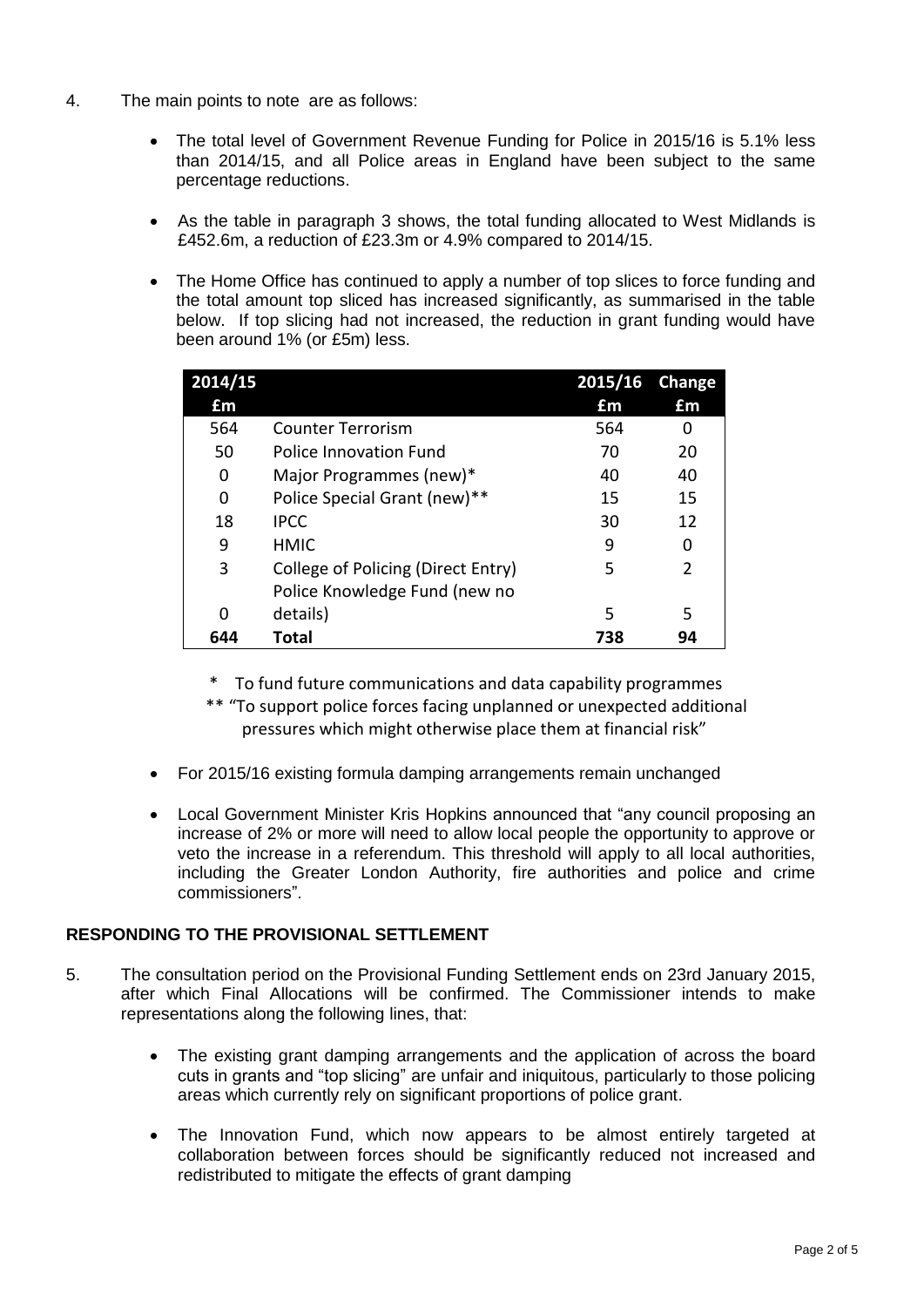- The direct entry scheme for superintendents and inspectors is an unnecessary and expensive scheme which will be used only by a small number of forces.
- All police areas are potentially facing unplanned or unexpected additional pressures and are subject to financial risk and this should be properly and proportionately reflected in grant distribution and not the ad hoc creation of a separate fund.
- The review of the existing funding formula, which was announced in the summer 2013, should commence without further delay, with a commitment from Government that the outcome should be fully implemented without any damping or similar arrangements

#### **BUDGET PROPOSALS**

- 6. In framing these outline budget and precept proposals the Commissioner has had regard to:-
	- the emerging priorities for the Police and Crime Plan;
	- the implications of the provisional funding settlement and the likely further reductions in Government funding in future years;
	- existing budget commitments and inflationary pressures
	- support for the Innovation and Integration Partnership (IIP) which was formed in August 2014, and the requirement for the IIP to deliver significant savings in the medium term
	- savings from police officer and staff retirements and turnover, the rationalisation of the Birmingham Estate and other non-pay savings
	- the level of the budget reserve available (which is estimated to be about £60M at the end of March 2015) to support the medium term financial strategy;
- 7. The key budget proposals will therefore be:
	- a) The continued recruitment of 450 additional police officers, but which will not be completed until early 2016/17
	- b) The recruitment of 80 additional police staff posts (funded from police officer vacancies) for the new cell blocks and revised front office arrangements, which would otherwise be covered by withdrawing police officers from front line duties..
	- c) Allocations of Community Safety Funding protected at the same cash levels as 2014/15 despite reductions in Government support.
	- d) Precept increases in line with the Council Tax referendum limit principles together with the prudent use of reserves.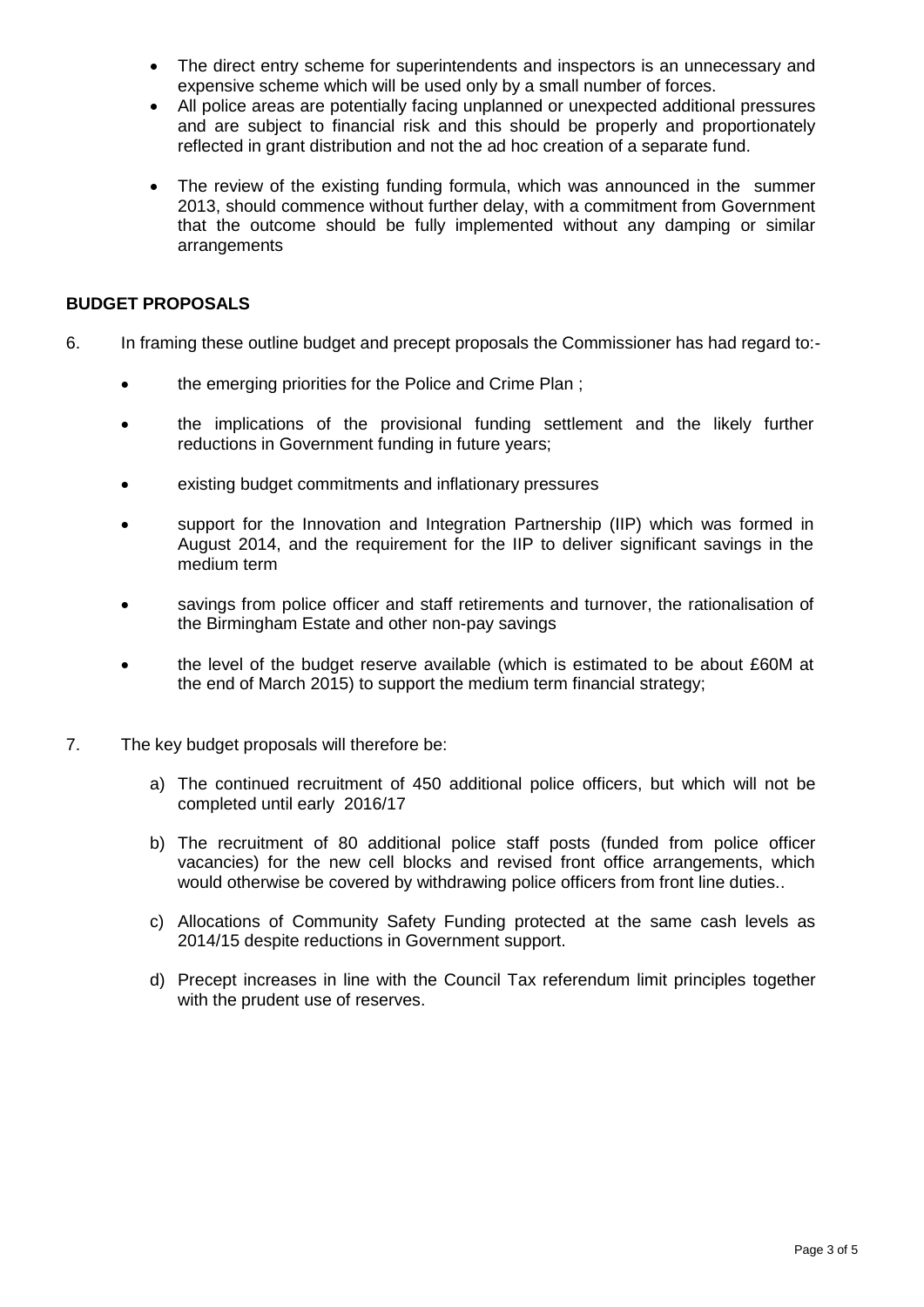8. The implications of the 2015/16 provisional settlement, and latest resource forecasts for later years, together with budgeted and forecast spending levels and savings targets for the period up to 2017/18 is set out in the following table:

|                               |       | 2015/16 2016/17 2017/18 |       |
|-------------------------------|-------|-------------------------|-------|
|                               | £m    | £m                      | £m    |
| <b>Base Budget</b>            | 567   | 582                     | 589   |
| Savings Plan:                 |       |                         |       |
| Officer/Staff net<br>turnover | (16)  | (33)                    | (49)  |
| Non-pay                       | (5)   | (5)                     | (5)   |
| <b>B'ham Estates</b>          | (1)   | (3)                     | (3)   |
| Workforce mix                 | (2)   | (2)                     | (2)   |
| <b>IIP Savings</b>            | (5)   | (20)                    | (29)  |
| <b>Gross Spending</b>         | 554   | 530                     | 524   |
| <b>Government Grants</b>      | (453) | (439)                   | (425) |
| Precept                       | (69)  | (70)                    | (71)  |
| <b>Use of Reserves</b>        | 16    | 10                      | 5     |

9. Over the period it is forecast that some £31m (out of the £60M now expected to be available in the Budget Reserve at 31 March 2015) will be required to support the MTFP. It will be necessary to monitor and revise the MTFP as further information about Government funding levels, spending pressures and opportunities for savings become available. Given the use of the Budget Reserve over the medium term it is, of course, likely that there will continue to be a gap between underlying spending levels and Government funding and precept income in the years after 2017/18. There should, however, be sufficient flexibility from continuing police officer and staff turnover levels, other savings including those from the IIP, and the balance of the Budget Reserve, to manage the MTFP into the longer term.

#### **COUNCIL TAX ISSUES**

10. To maintain the prudent approach and to maintain a stable resource base, as identified when setting the 2014/15 budget, the Commissioner is minded to increase the precept by 1.99% in 2015/16.